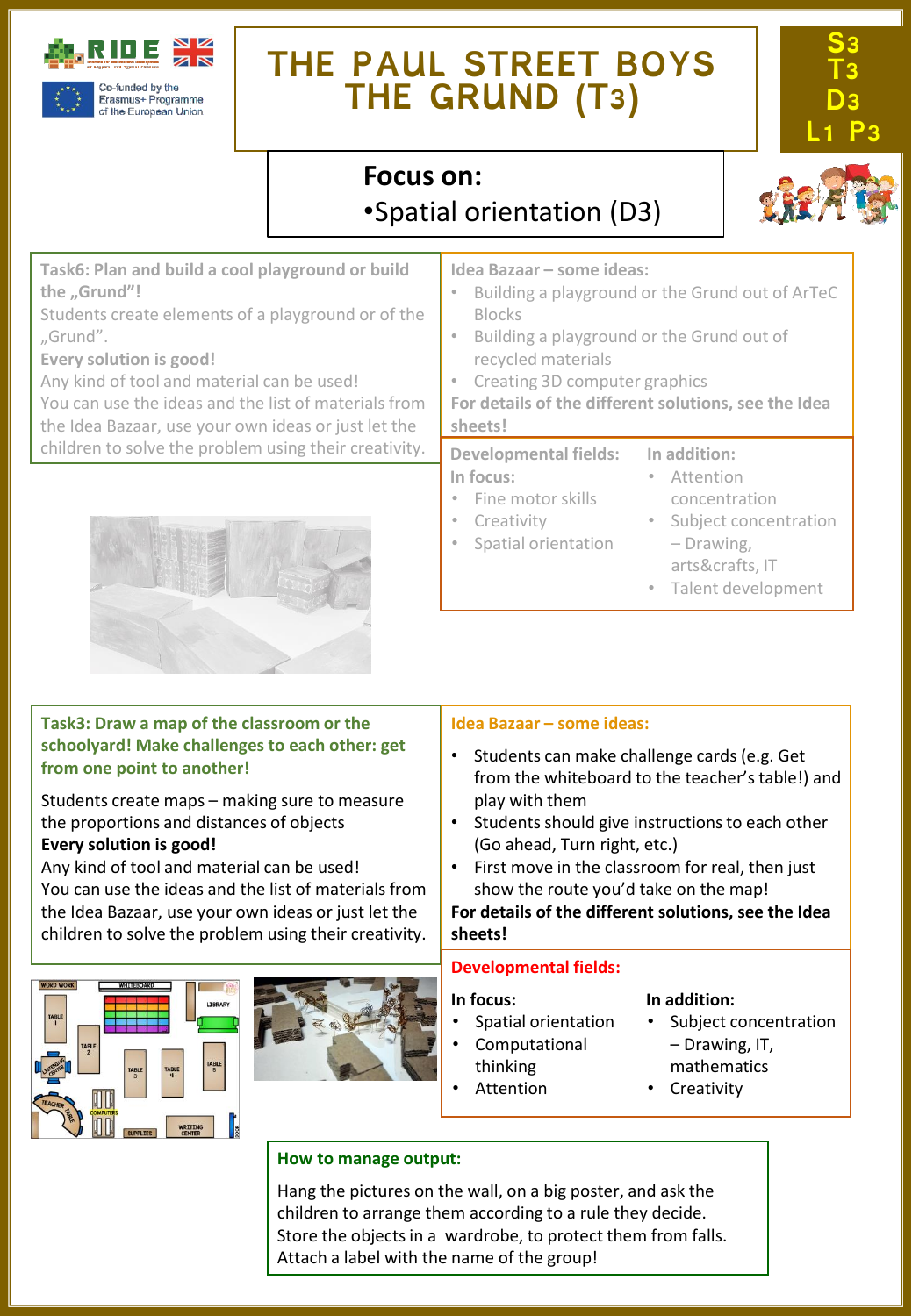

of the European Union

# **THE PAUL STREET BOYS THE GRUND (T3)**





# **Focus on:**

• Spatial orientation (D3)

# **Goals of the lesson:**

- •text comprehension
- •problem solving
- •decision making
- •organizing group work

The grund was a vacant lot on the corner of Paul Street and Maria Street. For the Paul Street Boys, who lived on narrow streets<br>among rows of tall houses, this little lot spelled freedom and boundlessness.<br>Its fence ran al

which rendered this grund most attractive, magnificent.<br>Here, it should be noted, it was adjoined by another spacious site. This was under lease to a saw mill concern, and the lot was thickly<br>Here, it should be noted, it w

sound. Directly under the eaves was a small window and out of this window extended a wooden trough. As the van stopped near the<br>window, out of the trough there suddenly began to dribble a mass of kindling wood; it fairly p

#### **Main features and interactions of the characters How to use the character card:** Character Features Interactions Each student fills in his/her own Character card: • writes the name of the character The sawmill  $\vert$  Puffs - issues Pieces of wood are • their features, movements, reactions, etc. smoke poured into the van • collects the elements of the environment, other Extends a trough When the driver of the Cuts wood van gives a signal, the accessories, things to be built Sawmill sawmill stops • thinks over the phases, tools and Van materials of the robot's building The van Rolls Rolls up to the sawmill The driver shouts Leaves when it is full Puff **Students can use more pieces** Extend the trough **of each part of the Character Suggestions** Pour pieces of **card if needed! The Grund** wood • Discuss the importance of the Grund to Roll to the sawmill the boys Give signal • Collect and depict the the sights and Leave the sawmill buildings of the Grund • Build a model of the Grund The Grund Your nam **The sawmill** Stacks of wood – **Build** • Discuss the usage of kindling wood maze • Discuss the different types of heating Grapevine covering and fuel – focusing on historical eras, Your name the walls of the Be attentive, your robot should be ole to: geographical and social differences, sawmill environmental protection Pieces of wood • Understand how the sawmill works – The main actions of have the students draw plans, Your name the story flowcharts There also should be: Divide the text **Suggested materials** segment into • ArTeC robot and Blocks (at least the 112 pieces pcs set) Your name Make a list about • Cardboard, boxes, recycled materials, Think over: things needed other building sets Media files needed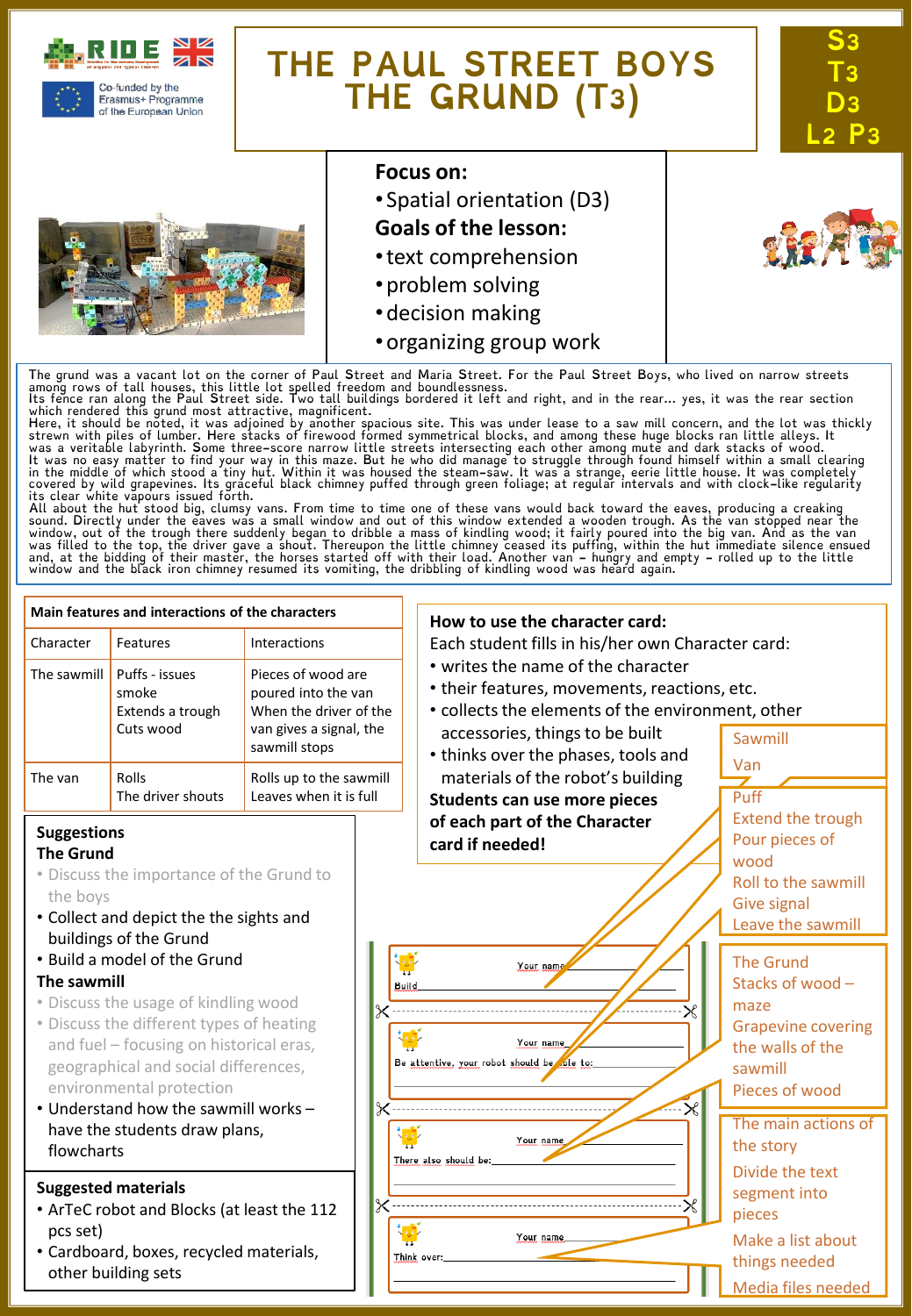

Erasmus+ Programme of the European Union

# **THE PAUL STREET BOYS THE GRUND (T3)**

### **Suggested materials**

- ArTeC Blocks (at least the 112 pcs set) and ArTeC robotics set (1 or 2 Studuino motherboards, 3 DC motors, wheels, small gears, 2 servo motors, 4 Touch sensors, 1 IR Photoreflector, 1 Sound sensor, 1 Accelerometer, 4 LEDs)
- Photos, videos about sawmills
- Flowchart of a sawmill's operation
- Mindmap or Chart draft , Storyline
- Character cards and Robotic task card template
- Pencil

**Trough** Ramp

Pieces of wood Tossing arm Wheels

Build a robot that can move it's Use actuators and sensors for building: "Senses" are green<br>"Actions" are blue<br>Chace the hovest

国王国史区

 $\bullet$ 

**Build** and program

Use the I

Your ni

 $\mathbf{E}$ 

Corner for robotic

ing materials

Sawmill with mechanical tossing mechanism

Van rolls up to the sawmill automatically

# **How to fill in the Robotic card?**

- Choose robot's "activity" and its programming complexity according to the Character task card, the developmental aim and the programming level that fits the child's skills.
- More Robotic cards can be filled in if needed (for clarification or for differentiation).

## **Focus** on:

- Spatial orientation (D3) **Goals of the lesson:**
- •fine motor skills,
- •problem solving,
- •decision making,
- •life skills

# **Suggestions**

#### **Sawmill**

- Understand how the sawmill works have the students draw plans, flowcharts
- Build a simple modell of the sawmill with movable parts from ArTeC Blocks

### **Van**

- Collect possibilities for moving and directing the van
- Collect possibilities for detecting that the van arrived to the sawmill and that the van is full and can leave

## **Related topics in the Technical corner**

- Programming DC motor
	- Winding the motor a number of times(2.a, 2.b)
	- Winding the motor until the sensor detects change (4.b, 4.c)
- Programming servo motor
	- Moving the arm to a given angle (3.a)
- Testing and programming Touch sensor (4.a, 4.b, 4.c)
	- Remote control for the robot made of 4 Touch sensors(4.d)
- Testing and programming IR Photoreflector (7.a, 7.c, 7.e)
	- Using an IR Photoreflector for detecting an object (7.d, 7.e)
- Testing and programming Sound sensor (9.a)
	- Activating the robot with sound (9.b)
- Using LED (5.a)
	- Blinking (5.b)

PROG1 PROG2 PROG3 PROG4

• Robot controller made of Accelerometer (4.e)

The trough and the tossing arm moves automatically

Van rolls up to the sawmill automatically The trough, the tossing arm and the ramp move automatically. The sawmill begins to work when the driver of the van shouts Van controlled by a remote controller

The trough, the tossing arm and the ramp move automatically. The sawmill begins to work when the van stops under the ramp Van controlled by a remote controller



**S3** 

**T3 D3** 

**L3-4**